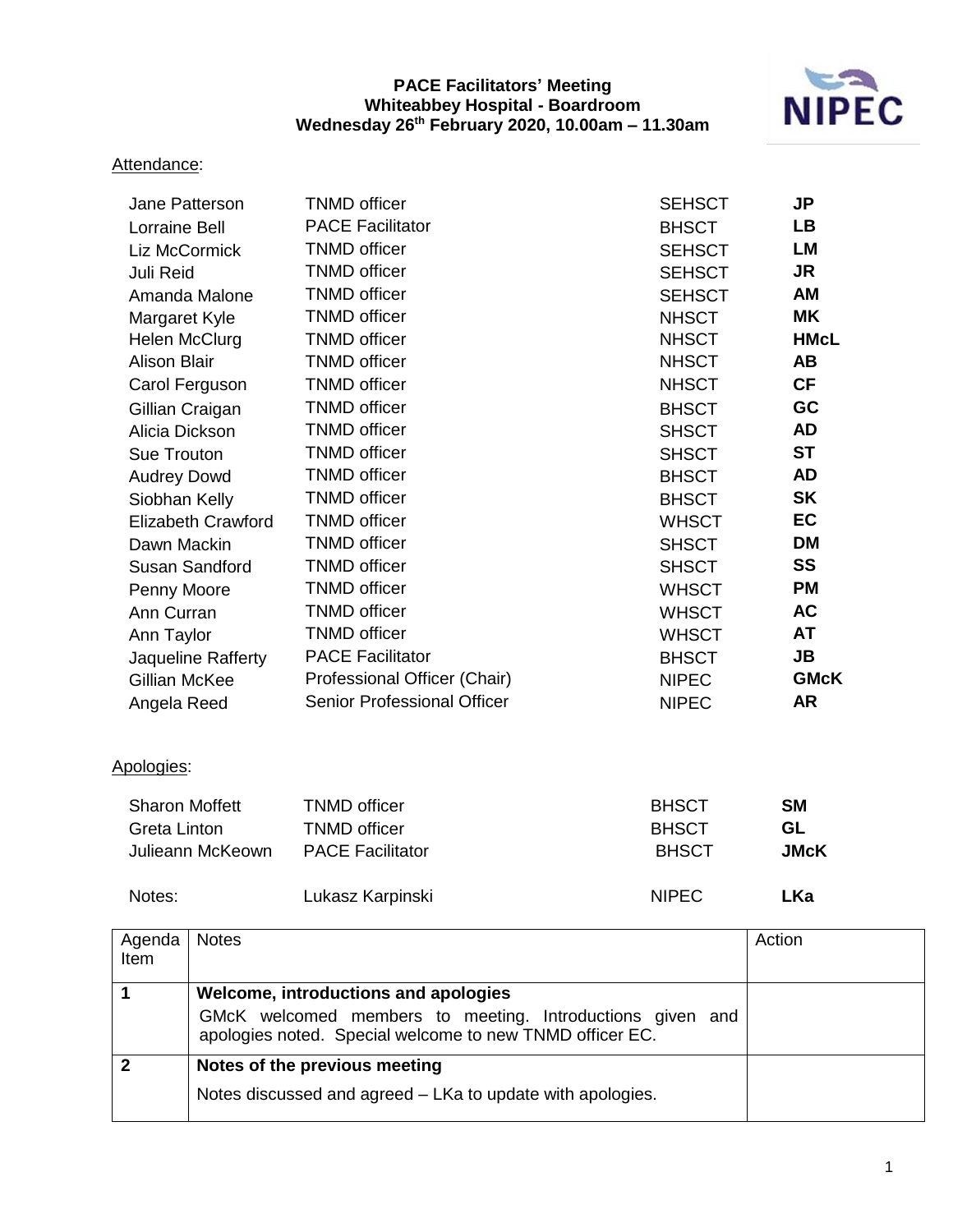| $\overline{\mathbf{3}}$ | Update of work streams relating to PACE                                                                                                                                                                                                                                                                                                                       |  |
|-------------------------|---------------------------------------------------------------------------------------------------------------------------------------------------------------------------------------------------------------------------------------------------------------------------------------------------------------------------------------------------------------|--|
|                         | Adult                                                                                                                                                                                                                                                                                                                                                         |  |
|                         | MK asked how to advise wards regarding new information relating to<br>existing needs- advised to start with discussion of same in new areas.<br>GMcK advised caution relating to emails being sent with new information<br>as it may become confusing and lead to errors in recording.                                                                        |  |
|                         | Topic of student awareness of PACE raised and AR advised universities<br>gave assurance that students are aware of/ taught PACE – educational<br>institutions will be offered places to attend the PACE session in Titanic.<br>Rollout in adult inpatient areas to be discussed in TNMD meeting.                                                              |  |
|                         | Children's                                                                                                                                                                                                                                                                                                                                                    |  |
|                         | Brief overview of documents completion given: GMcK advised 4<br>children's documents to be amended – inpatient replacing 'Me and My<br>Family' document, readmission, short stay for under 48 hours clinical<br>stay, ambulatory for under 6 hours clinical stay. STAMP discussions<br>ongoing. Documents finalised on Monday 24 <sup>th</sup> February 2020. |  |
|                         | Other specialty areas                                                                                                                                                                                                                                                                                                                                         |  |
|                         | District Nursing document finalised at meeting on Tuesday 25 <sup>th</sup> February<br>2020 and NIPEC to complete amendments                                                                                                                                                                                                                                  |  |
|                         | LD document finalised on Tuesday 25 <sup>th</sup> February 2020 and NIPEC to<br>complete amendments.                                                                                                                                                                                                                                                          |  |
|                         | PACE starter sessions scheduled for event at Titanic on 8 <sup>th</sup> April 2020.                                                                                                                                                                                                                                                                           |  |
| 4                       | <b>Matters arising</b>                                                                                                                                                                                                                                                                                                                                        |  |
|                         | Feedback from PACE 'Taster' Workshop                                                                                                                                                                                                                                                                                                                          |  |
|                         | GMcK advised very positive feedback from session - LKa to send<br>collated feedback to the group. Enquiry from one specialty group<br>regarding RQIA and their awareness around the PACE framework -<br>GMcK advised RQIA informed regarding PACE. PM advised RQIA<br>acknowledged PACE framework in WHSCT and recommended for all<br>wards.                  |  |
|                         | Evaluative report                                                                                                                                                                                                                                                                                                                                             |  |
|                         | GMcK advised observation of the app at UU. User friendly and not time<br>consuming as a tool for data collection.                                                                                                                                                                                                                                             |  |
| 5                       | <b>AOB</b>                                                                                                                                                                                                                                                                                                                                                    |  |
|                         | ST advised she is returning back to substantive post on 23/03/2020.                                                                                                                                                                                                                                                                                           |  |
|                         | GMcK advised regarding PACE workshop in Titanic on Wednesday 8th<br>April 2020 - all TNMD officers to attend.                                                                                                                                                                                                                                                 |  |
|                         | GMcK advised PACE sessions completed in Kingsbridge, facilitated<br>Ruth Millar. Very positive experience.                                                                                                                                                                                                                                                    |  |
|                         | MK advised she raised issue of need to include PACE at the Band 5<br>induction.                                                                                                                                                                                                                                                                               |  |
|                         | <b>Next meeting:</b>                                                                                                                                                                                                                                                                                                                                          |  |
|                         | Friday 13 <sup>th</sup> March 2020, 10.30-2.30pm, NIPEC Meeting Room.                                                                                                                                                                                                                                                                                         |  |